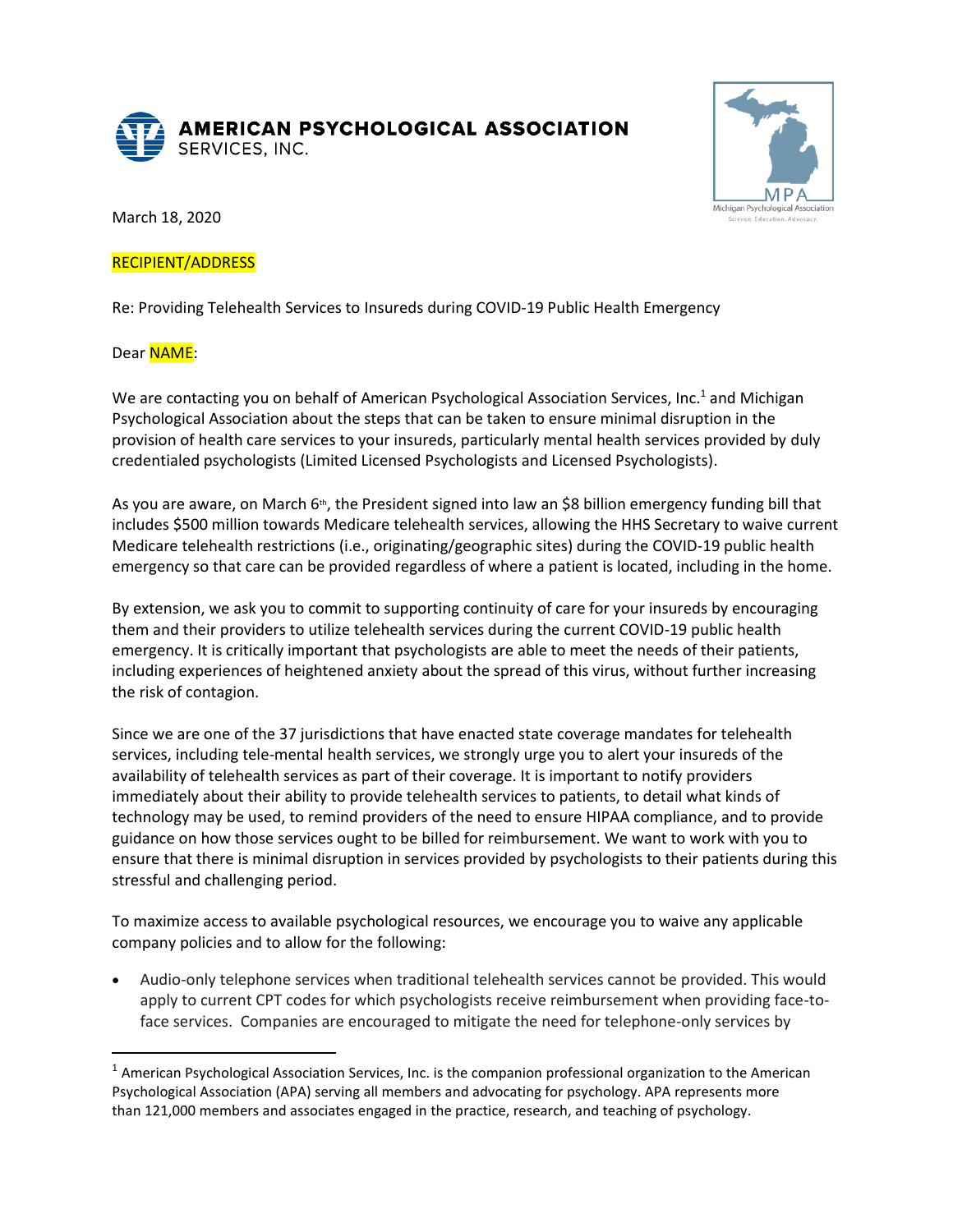investing in an online audiovisual system (e.g., the professional version of Zoom or Doxy.me) that could be made available to providers.

- Reimbursement for psychologists for specific non-face-to-face services conducted through electronic health record (EHR) portal messages or other HIPAA-compliant, secure platforms using online assessment services [CPT codes G2061 – G2063]:
	- G2061 Qualified nonphysician healthcare professional online assessment, for an established patient, for up to seven days, cumulative time during the 7 days; 5-10 minutes.
	- G2062 Qualified nonphysician healthcare professional online assessment service, for an established patient, for up to seven days, cumulative time during the 7 days; 11-20 minutes.
	- G2063 Qualified nonphysician healthcare professional assessment service, for an established patient, for up to seven days, cumulative time during the 7 days; 21 or more minutes.
- Reimbursement for psychologists' time spent in consultation with interdisciplinary health care teams using interprofessional telephone/Internet/electronic health record assessment and management service [CPT codes 99446 – 99449]:
	- 99446 Interprofessional telephone/Internet/electronic health record assessment and management service provided by a consultative physician, including a verbal and written report to the patient's treating/requesting physician or other qualified health care professional; 5-10 minutes of medical consultative discussion and review.
	- 99447 Interprofessional telephone/Internet/electronic health record assessment and management service provided by a consultative physician, including a verbal and written report to the patient's treating/requesting physician or other qualified health care professional; 11-20 minutes of medical consultative discussion and review.
	- 99448 Interprofessional telephone/Internet/electronic health record assessment and management service provided by a consultative physician, including a verbal and written report to the patient's treating/requesting physician or other qualified health care professional; 21-30 minutes of medical consultative discussion and review.
	- 99449 Interprofessional telephone/Internet/electronic health record assessment and management service provided by a consultative physician, including a verbal and written report to the patient's treating/requesting physician or other qualified health care professional; 31 minutes or more of medical consultative discussion and review.
- Reimbursement for psychologists' use of telephone assessment and management services [CPT codes 98966 - – 98968]:
	- 98596 Telephone assessment and management service provided by a qualified nonphysician health care professional to an established patient, parent, or guardian not originating from a related assessment and management service provided within the previous 7 days nor leading to an assessment and management service or procedure within the next 24 hours or soonest available appointment; 5-10 minutes of medical discussion.
	- 98967 Telephone assessment and management service provided by a qualified nonphysician health care professional to an established patient, parent, or guardian not originating from a related assessment and management service provided within the previous 7 days nor leading to an assessment and management service or procedure within the next 24 hours or soonest available appointment; 11-20 minutes of medical discussion.
	- 98968 Telephone assessment and management service provided by a qualified nonphysician health care professional to an established patient, parent, or guardian not